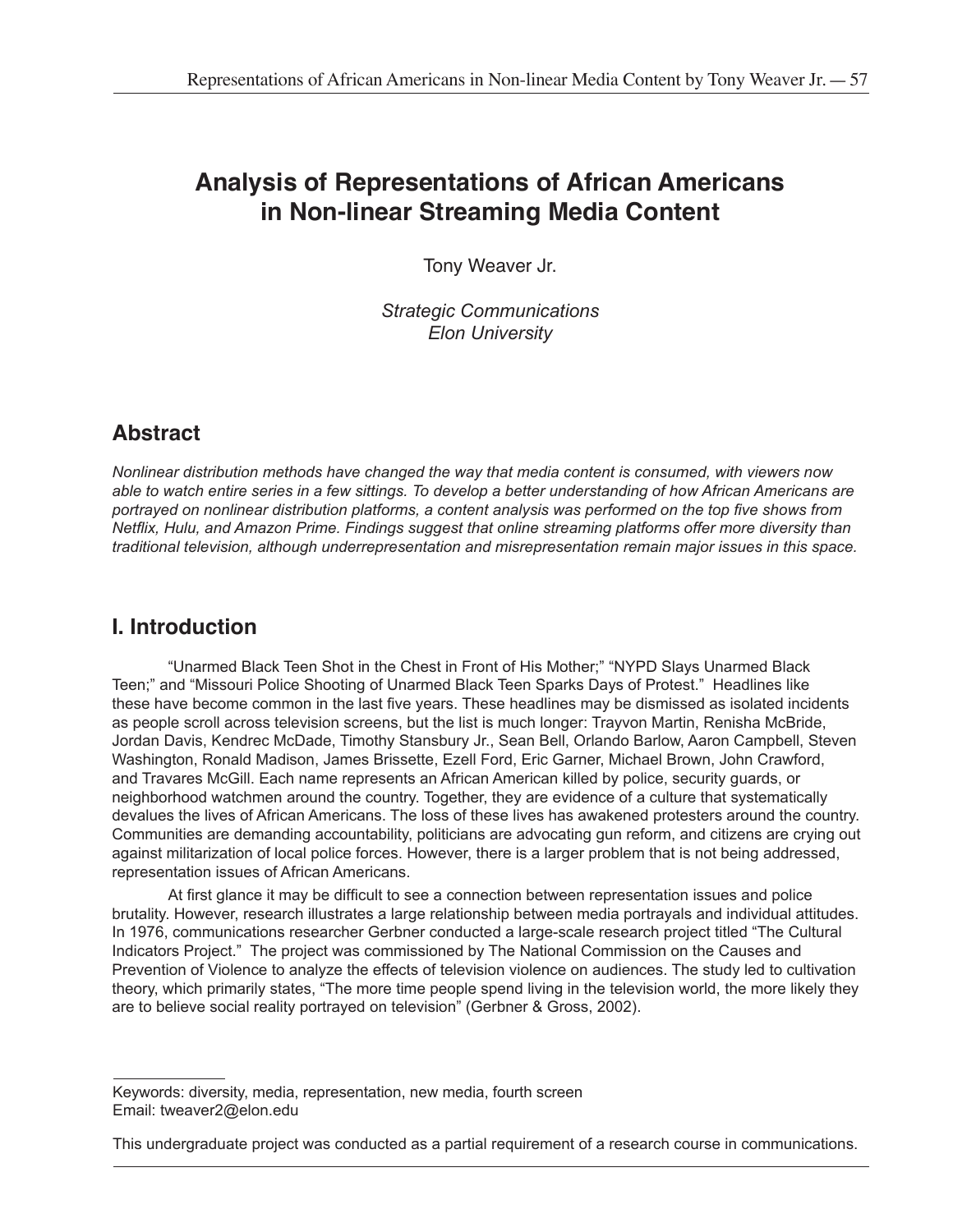When the initial Cultural Indicators Project was completed in the late 1970s, people understood that television was becoming a central part of American culture (Gerbner & Gross, 2002). Since then, television has become more central to American culture and cultures around the world. According to the Nielsen Corporation, Americans watch over 250 billion hours of television annually and over 96% of households in America have at least one television (Nielsen, 2016).

These facts become problematic when partnered with research about portrayals of African Americans on television. A 2000 study found that African Americans were portrayed negatively more than any other ethnicities in prime-time television. If cultivation theory states that television portrayals have a profound effect on an individual's perceptions of the world, and existing research shows that African Americans are portrayed negatively, the result would undoubtedly be widespread negative perceptions of African Americans (Mastro & Greenberg, 2000).

While traditional television that prior studies have focused on is certainly still a cultural phenomenon, the emergence of the fourth screen on mobile platforms has created a media landscape where non-linear distribution methods are able to thrive. Because they are new, little research has been done on the content being distributed on these platforms. This paper used cultivation theory to analyze the portrayals of African Americans in nonlinear distribution platforms and get a comprehensive view of the representation issues in a modern context.

## **II. Literature Review**

To understand the problems with portrayals of Blacks, the literature review focused on cultivation theory, issues of misrepresentation and underrepresentation, historical portrayals of Blacks and stereotypes, and the shifted media landscape that has been shaped by the mobile device screen, often called the fourth screen.

### *Cultivation Theory*

Cultivation theory posits that since television occupies a central role in American culture, it is more influential than other forms of media. It posits that television shapes people's attitudes and beliefs rather than directly affecting behavior (Gerbner & Gross, 2002).

Cultivation theory generally uses qualitative and/or quantitative content analysis. Early studies through the Cultural Indicators Project created coding parameters that classified characters as good or bad. As more studies were completed, coding parameters became more refined. By 1996, cultivation experiments had adopted methods to examine character's tone and the characteristics of the programming itself. In a similar way, this study created quantitative coding parameters based on properties of the examined programming.

The effects of cultivation theory vary with individuals. The difference in the degree of cultivation among many television viewers is called the cultivation differential (Gerbner & Gross, 2002). The cultivation differential is caused by a variety of factors that can affect an individual's cultivation, such as the amount of television that is watched. Individuals who watch large amounts of television are referred to as heavy viewers, while individuals who watch limited amounts of television are referred to as light viewers. According to the theory, heavy viewers are influenced more than light viewers.

Another factor is the environment of individuals. People who live in more dangerous neighborhoods are more susceptible to portrayals of violent acts. Gender was also determined to be a factor, due to the portrayals of women as victims; they were more likely to embrace beliefs pertaining to violence (Gerbner & Gross, 2002). Due to the opportunities for information exchanges in conversations after group viewings, individuals in group viewings have lower chances of cultivation than those who watch content alone. Age is also a factor. Young children who lack the ability to fully comprehend what is going on are less likely to be subject to cultivation. Finally, individuals' level of familiarity with the situation portrayed affects their chance of cultivation. Individuals who did not have personal experience with the portrayed realities were more likely to experience cultivation because they relied on television to inform them.

A majority of the factors referenced in cultivation differential were developed because opponents of the theory felt it did not take into account the many variables that could affect a person being cultivated.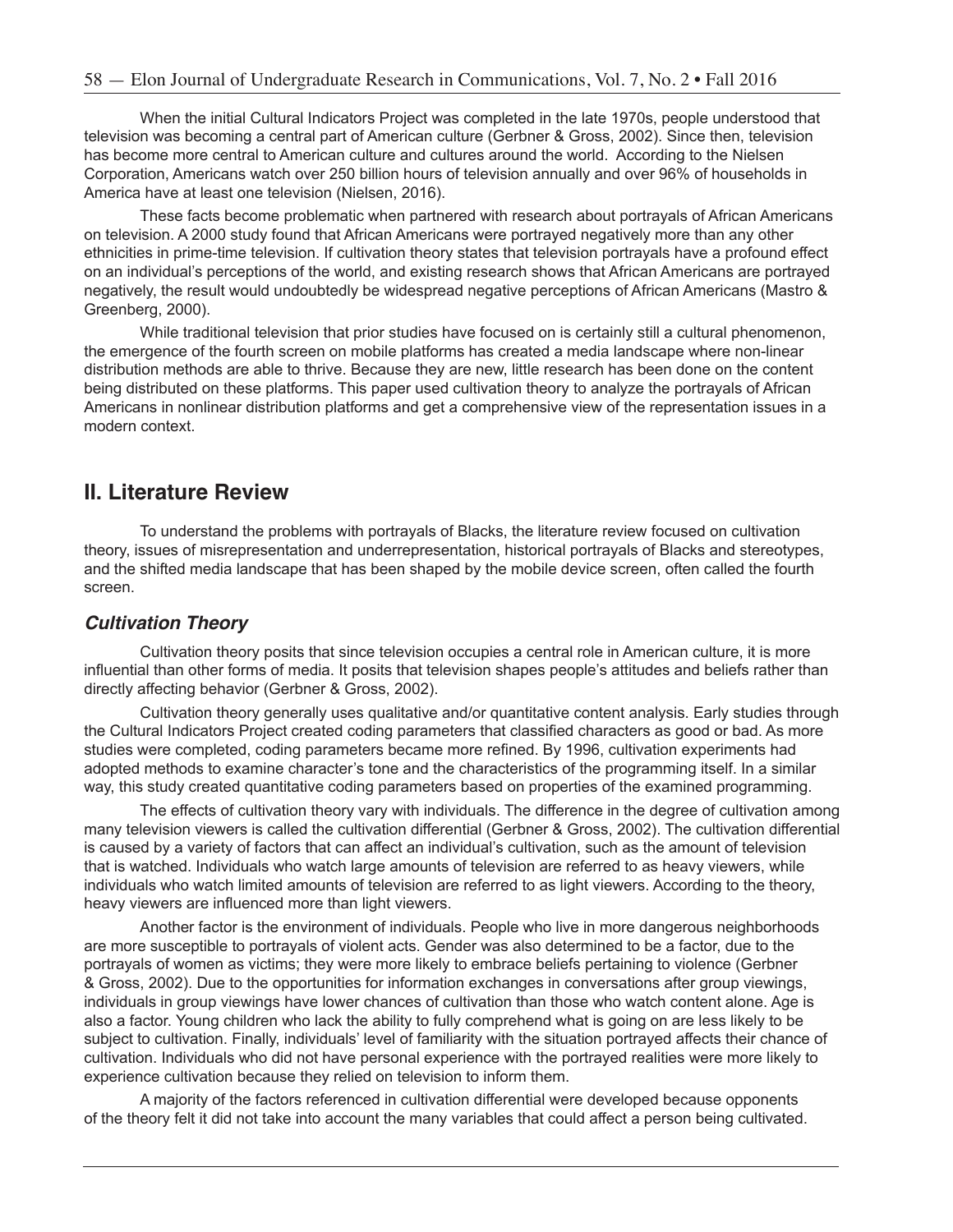Gerbner asserts that while these variables do play a part in a person's likelihood to experience cultivation, the amount of television a person watches is the most important factor (Gerbner & Gross, 1972).

#### *Representation in Depth*

The idea of representation is not a recent creation. Both Plato and Aristotle believed that one of mankind's distinguishing traits is its ability to create representations (Nehamas, 2012). While their understanding of representation was rooted in language and literature, they believed that representation has a direct relation to the culture and society that created them. When talking about media, Beach (2016) defines representation as "the ways in which the media portray particular groups, communities, experiences, ideas, or topics from a particular ideological or value perspective." For example, the 2014 film *American Sniper* that depicts a conflict between American soldiers and foreign enemies was criticized for its poor representation of foreigners, because it humanized the American soldiers who acted in the majority of movies killing people, and offered no redeeming qualities for their opposition.

Media misrepresentation is the product of society. The media content created in one culture inevitably bears the values of that culture. For example, media programs produced in the 1940s and 1950s, such as *Amos and Andy*, were strongly rooted in racist stereotypes of the era, and sexist stereotypes were found in content produced in the American Temperance Era.

When representation has negative ramifications, it generally occurs in two ways, misrepresentation and underrepresentation. Misrepresentation occurs when groups, communities, and ideas are wrongly portrayed. When certain groups and communities are systematically excluded from representations, media underrepresentation occurs. Many minority groups suffer from representation issues; however, the African American community has a unique history with representation.

#### *Representation of African Americans*

African Americans have a relationship to American history that cannot be replicated by any other minority groups. The reality of slavery and the Jim Crow Era that followed placed the African American community subject to misrepresentation in mainstream American culture even before the modern idea of media started.

For decades, African Americans have been depicted negatively in popular media (Drummond, 1990). African American men have been stereotyped as violent and impulsive sexual predators (Watson, 2009). African Americans were portrayed negatively not only in reality TV and scripted television shows, but in news outlets as well. They were more consistently shown as being poorly dressed and being restrained by figures of authority (Entman, 1992). Overall, media outlets created a narrative that portrayed African Americans as lazy, violent individuals who were prone to crime (Entman, 1990). Despite the inaccuracies of these stereotypes, prolonged exposure to them can create an environment that perpetuates them (Entman & Gross, 2008). Media misrepresentation has been shown to cause cultural stigma, and capable of causing members of stereotyped groups to model behavior that did not originally exist (Dong & Murrillo, 2007). These beliefs are even more significant in areas where direct interaction with African Americans is lacking (Fujioka, 1999).

Negative representations of African Americans have been used as the foundation for a variety of stereotypes about African American people.

#### *African American Stereotypes*

The Mammy stereotype is the description of a Black woman who works as a nanny or housekeeper (West, 1995). One of the earliest depictions of the mammy stereotype comes from the 1852 novel *Uncle Tom's Cabin.* It is rooted in the real-life experiences of female slaves who were domestic workers in White households, where they cooked, cleaned, and were responsible for taking care of the master's children. Generally the mammy was portrayed as an old, overweight, dark-skinned woman. As time passed, the mammy stereotype evolved. In 1889, Aunt Jemima was a clear depiction of the mammy image. The television sitcoms *Maude*, *That's my Mama, Gimme a Break*, and *What's Happening* continued to use this archetype.

The Mandingo stereotype is based on rhetoric used during slavery asserting that Black men were primitive and hypersexual. The rhetoric that characterized Black men as brute was used even after the emancipation of slaves to further separate Blacks from Whites, and to discourage mixed race relationships. Positioning Black men as sex-crazed fiends made it easier to enforce accusations of rape and murder,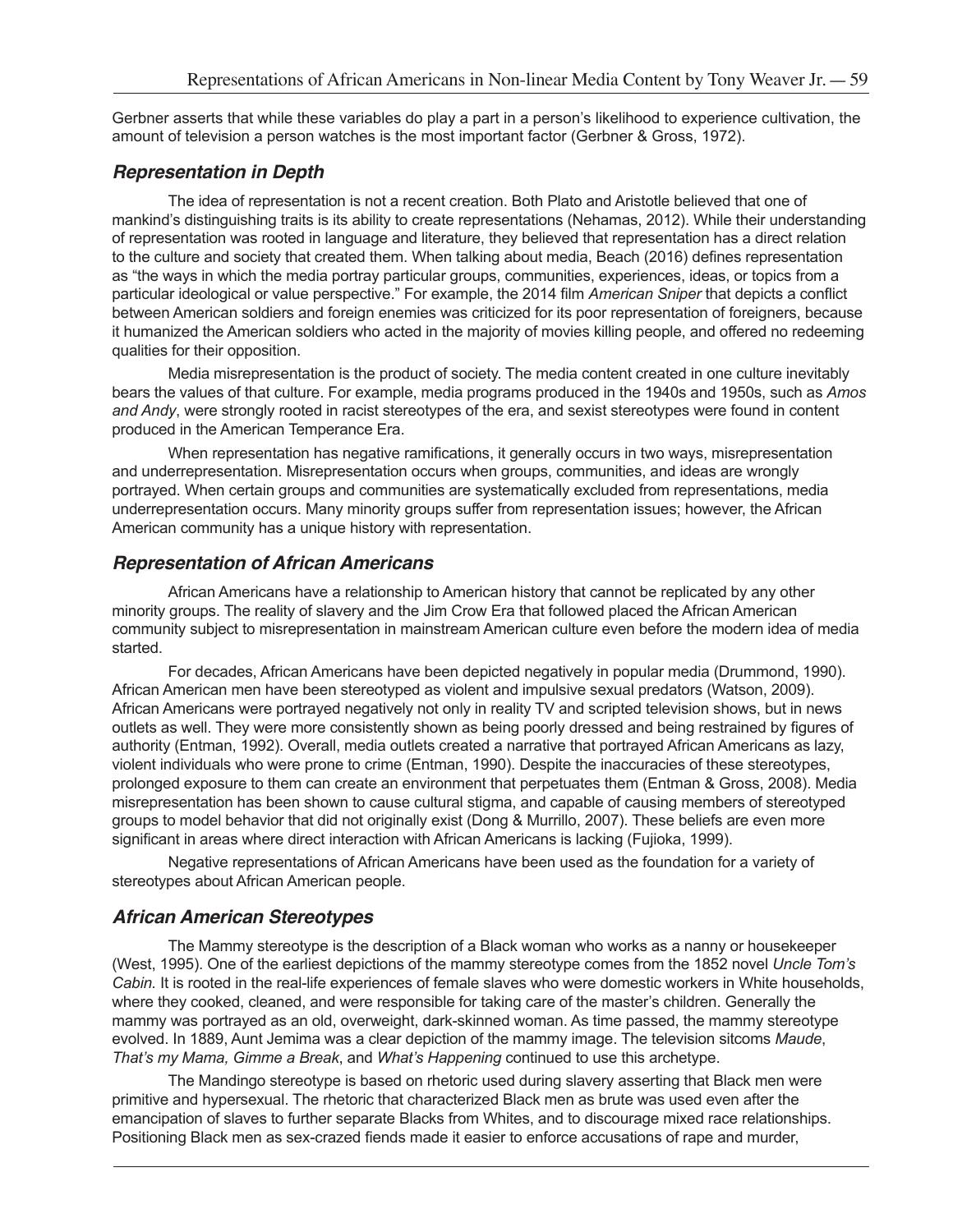contributing a rise in lynchings. The Mandingo stereotype exists in modern day media in the form of thugs, gangsters, or other Black male characters who lack empathy, and only show a penchant for violence and sexual activity.

The independent Black woman, an archetypal type of Black woman, has been depicted as being narcissistic and emasculating to men in her life (Harris, 2015). This stereotype is closely related to the angry Black woman stereotype. Rather than responding to unfair treatment in anger, however, the independent Black woman behaves selfishly to serve her own personal interest and creates a reality where she does not need anyone to provide for her because she provides for herself. Ultimately, the idea of "a strong independent black woman who don't need no man" is prevalent in modern media content.

The Jezebel stereotype presents Black women as sexually promiscuous seductresses (Mitchell & Herring, 1998). In many ways, this stereotype was meant to be the antithesis of the submissive and pure elements associated with the ideal Victorian woman. The insatiable sexual appetite of the Jezebel was used as justification for sexual assault of African American women throughout slavery and the Reconstruction Era.

The Drug User/Dealer stereotype emerges from media reporting tactics used during the War on Drugs (Wise, 2001). Under President Richard Nixon, the War on Drugs disproportionately targeted African Americans, and was used to disrupt Black communities and Black community groups, such as the Black Panthers. This stereotype found its life originally via news broadcasts, where African Americans were disproportionately shown being arrested.

The Financially Needy stereotype is also referred to as the welfare queen stereotype. Studies show that media portrayals of poverty lead to a dramatic overestimation of African Americans living under the poverty line (Levin, 2013).

The Magical Negro stereotype is a supporting stock character in American films. It references a Black character, usually male, who comes to the aid of a White film protagonist (Kempley, 2003). The Magical Negro usually has some form of special social understanding or power.

The Angry Black Woman stereotype is derivative of the Sapphire stereotype. In the 1930's radio show *Amos'n'Andy,* there was a character named Sapphire who was known for nagging and emasculating her husband.

The Athlete stereotype is a derivative of the Mandingo stereotype. Rather than focusing on the Black man's enhanced sexual appetite, the focus is placed on his advanced physical attributes. Once again, the Black man is depicted like an animal to give credence to ideas of him having superhuman ability. This includes stereotypes of Black men running fast or being strong.

The Rapper/Dancer stereotype portrays African Americans as being automatically endowed with the ability to dance or rap. Because the majority of the performers in the rap industry are Black, shows like *Soul Train* showcases the rhythmic abilities of some Blacks and uses true events to extrapolate a false reality.

Criminality has always been an element in misrepresentation of the Black community. Historically, criminality was one of the excuses for why slaves should be kept by their masters. Historic precedence for demonizing Blacks and calling them immoral, along with disproportionate coverage of news stories with Black perpetrators, creates a culture where Blacks are stereotyped as criminals regardless of wrongdoing.

Though language itself is a social construct that is constantly evolving, Blacks are consistently stereotyped as being unable to speak proper English, and instead reverting to ghetto slang. This stereotype relies on the idea that slang is an indication of a lack of intelligence rather than the employment of culturally bound colloquialisms. It also fails to take into account that African American vernacular English is a recognized dialect with a complete set of linguistic rules as mainstream English.

#### *The Effects of Misrepresentation*

Research shows that the distorted portrayals of African Americans found in the media cause general antagonism toward African American males, lack of identification, or sympathy with African Americans, and exaggerated views related to criminality and violence in the African American community (Kang, 2005; Ramasubramanian, 2011; Entman & Gross, 2008). Phelps et al. (2000) found, regardless of conscious reports about racial attitudes, Whites were shown to have increased activity in the regions of their brain associated with experiencing fear when they saw unfamiliar African Americans. One study found that United States citizens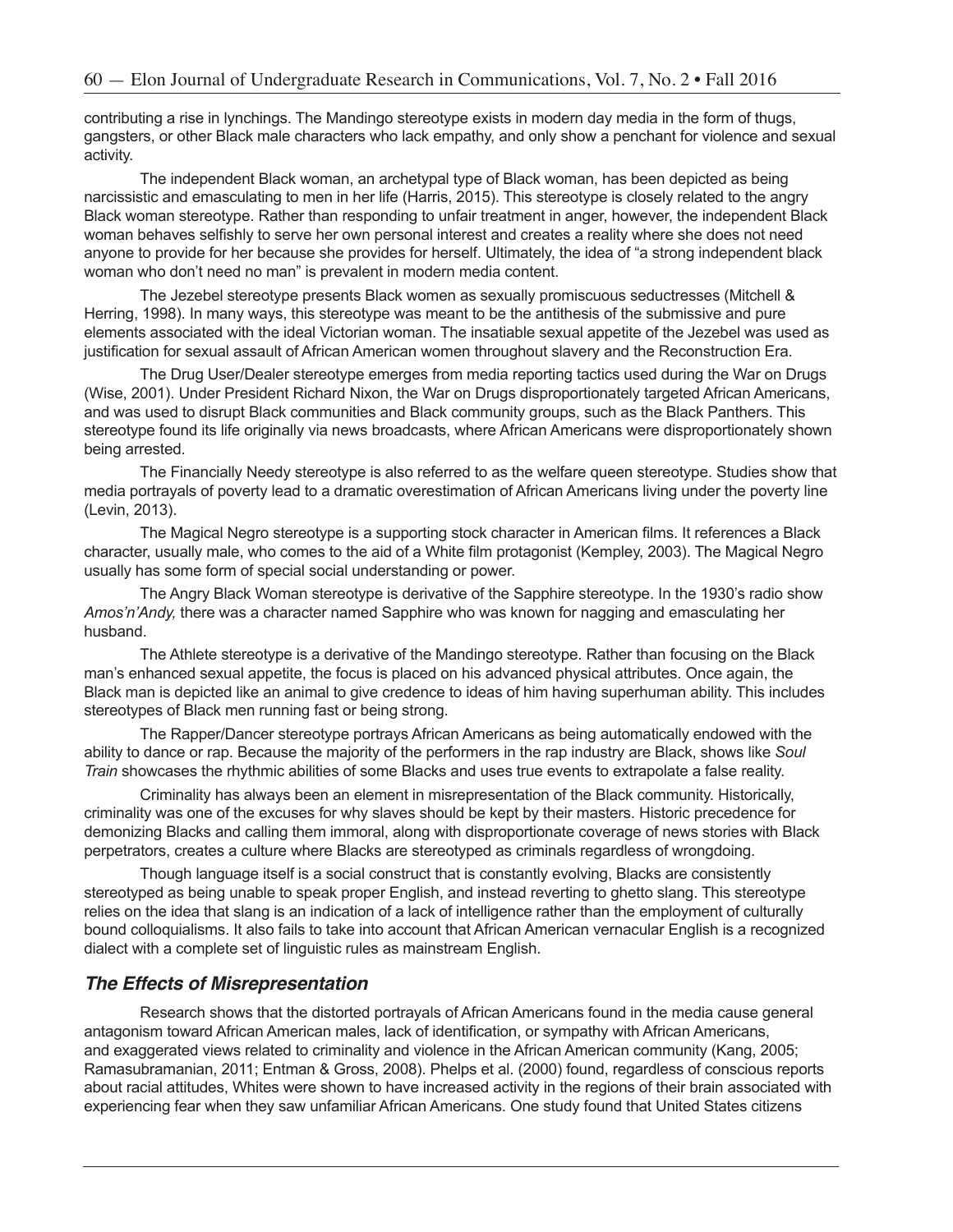support harsher laws if those laws are designed to imprison more African Americans (Hetey & Eberhardt, 2014).

These negative effects translate into institutional consequences (Dong & Murrillo, 2007). Media misrepresentation has been linked to African Americans receiving less attention from doctors, harsher sentencing by judges (Rachlinski, Johnson, Wistrich, & Guthrie, 2009), lower likelihood of being hired for a job or admitted to school, shorter life expectancy (Entman, 2006), lower odds of getting loans, and higher likelihood of being shot by police (Greenwald, Oakes, & Hoffman, 2003).

These portrayals also cause African Americans to have reduced self-esteem (Tan & Tan, 1979), low expectations for themselves (Martin, 2008), and implicit bias against members of their own race (Schmader, Johns, & Forbes, 2008). It has also been proven to increase domestic abuse rates of African American women, and cause African American men to underachieve on standardized tests and in job interviews (Schmader et al., 2008).

Communications researchers Mastro and Greenberg (2000) suggested that immediate work be undertaken in order to address representation issues. However, according to a replication of that study performed 10 years later, African Americans are still being misrepresented and negatively stereotyped in the same ways (Turner, et.al, 2010).

#### *The Emergence of the Fourth Screen*

Cultivation theory posits that television is central to American culture. This was true during the 1970s when the theory was created, and in the present, too. However, in the last decade, the media landscape has shifted to accommodate the fourth screen. The television was considered the second screen when it was introduced, with its predecessor, the silver screen being referred to as the first screen. After personal computers became accessible to most consumers, they were referred to as the third screen. Now an increasing number of people access media content through the fourth screen, which refers to any form of mobile device capable of accessing media content. The term could refer to smartphones, net books, tablets, mini-tablets, smart watches, and even augmented reality devices, such as Google Glass. The fourth screen revolutionized the media industry because it made non-linear content distribution more conveniently accessible. Generally, television served as the primary source for most media content being produced, and aside from on-demand services or DVDs, consumers would have to cross their fingers and hope they'd catch their favorite show through television. However, when technology enabled people to access media content on their own schedule, distribution methods began to accommodate that shift. The first Apple iPhone was released in the same year that Netflix began streaming.

Once streaming platforms started to gain momentum, media content began to be consumed liked never before through computers and mobile devices. Popular TV shows, such as *Seinfeld*, *Southpark*, and *Scrubs*, which consisted of hundreds of episodes that aired over the course of decades, were now capable of being watched completely over the course of a few weeks. In addition to the new distribution of branded properties, websites like *YouTube*, *Vimeo*, and *NewGrounds* made it possible for both amateur and independent professional content creators to amass large audiences. Pieces of media content such as Psy's "Gangnam Style" and Rick Astley's "Never Gonna Give You Up" were given a life mostly on the fourth screen that far exceeded what they would have experienced on any other platform.

Nonlinear distribution methods have changed the way that media content is consumed. Rather than tuning into the television for a few hours a day, viewers are now able to watch entire shows in one sitting if they choose to. This new culture of "binge" watching has created a phenomenon similar to the heavy viewers that Gerbner asserted were most vulnerable to cultivation.

### **III. Methods**

#### *Sample Selection*

Due to their majority market share, Netflix, Hulu Plus, and Amazon Prime were the streaming platforms that were selected for this study. For each platform, the top five most popular live actions, scripted series were analyzed. Amazon Prime and Hulu Plus both had programming that was referenced as their most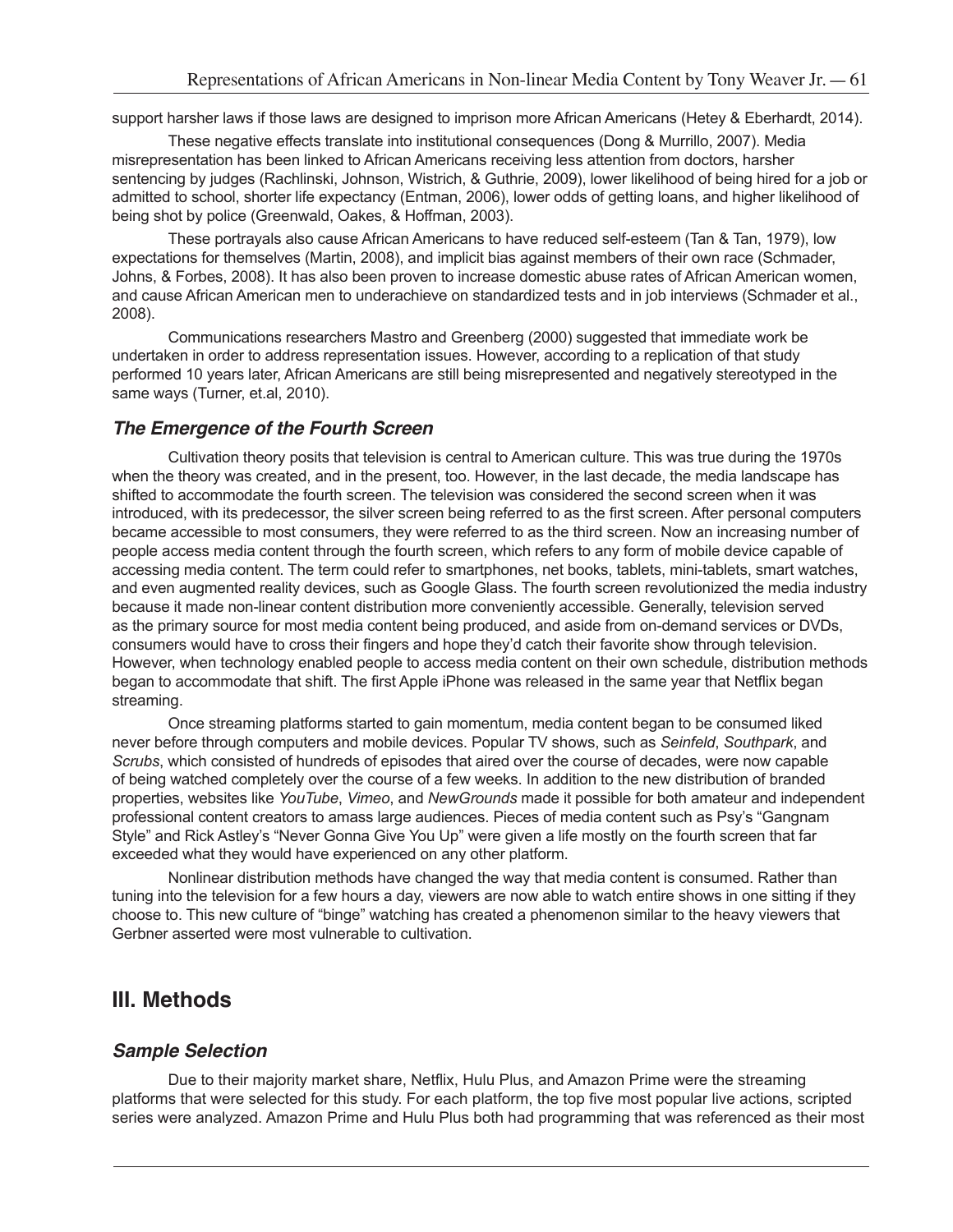popular content on their website and in their marketing materials. However, Netflix's most popular content was not consistent throughout their promotional materials. Instead of using Netflix statistics, this study relied on third party research by the marketing firm, RBC Capital Markets, when it determined top five series. At the end, the following shows were selected:

| <b>Streaming platform</b> | <b>Most popular programming</b>                                            |
|---------------------------|----------------------------------------------------------------------------|
| <b>Netflix</b>            | Narcos, The Walking Dead, Orange is the New Black, Friends, Breaking Bad   |
| Hulu Plus                 | Seinfeld, Brooklyn Nine Nine, The Mindy Project, Empire, Law and Order SVU |
| Amazon Prime              | The Man in the High Castle, Downton Abbey, Vikings, Red Oaks, Hand of God  |

|  | Table 1: Selected programming for analysis |  |  |
|--|--------------------------------------------|--|--|
|--|--------------------------------------------|--|--|

For each of the 15 series, four episodes were analyzed: the beginning of the series, the most recently released episode of the series, and two randomly selected episodes. These episodes were selected based on the belief that analyzing the first aired episode, and most recent episodes of the show would allow the majority of the main cast to be shown, and two randomly selected episodes would allow for any extras or side characters to make appearances. The selection process lead to 60 episodes (See Appendix I).

#### *Stereotype Parameters*

The content analysis focused on identifying stereotypical portrayals based on the writings of multiple media professionals as shown below:

- 1) Mammy/Servant: An obese, dark-skinned woman with broad features who worked in the master's house, often serving as nanny, housekeeper, and cook (West, 1995).
- 2) Mandingo/Savage Hyper-sexual Black man with an insatiable appetite for White women (Malebranche, 1997).
- 3) Independent Black Woman: A Black woman who is selfish and emasculating toward men in her life.
- 4) Jezebel: A seductive, manipulative, Black woman unable to control her sexual drives (Mitchell & Herring, 1998).
- 5) Drug User/Drug Dealer: A portrayal where a Black character is shown to be a drug user or salesperson.
- 6) Financially Needy: A portrayal where a Black character is depicted as not having the financial means to take care of themselves.
- 7) Magical Negro: A portrayal where a Black character serves as the solution to a White protagonist's problems.
- 8) Angry Black Woman: A portrayal used where a Black woman is aggressive and emasculating.
- 9) Athlete: A portrayal where a Black character inexplicably has athletic and sports skills, and endeavors to be famous doing so.
- 10) Rapper/Dancer: A portrayal where a Black character inexplicably has skills in rap or dance, and endeavors to be famous doing so.
- 11) Criminal: A portrayal where a Black character has committed a crime or broken the law.
- 12) Ghetto/Inarticulate: A portrayal where Black characters speak with slang and can't express themselves.
- For each episode, the following questions were asked: its diversity in terms of composition of actors;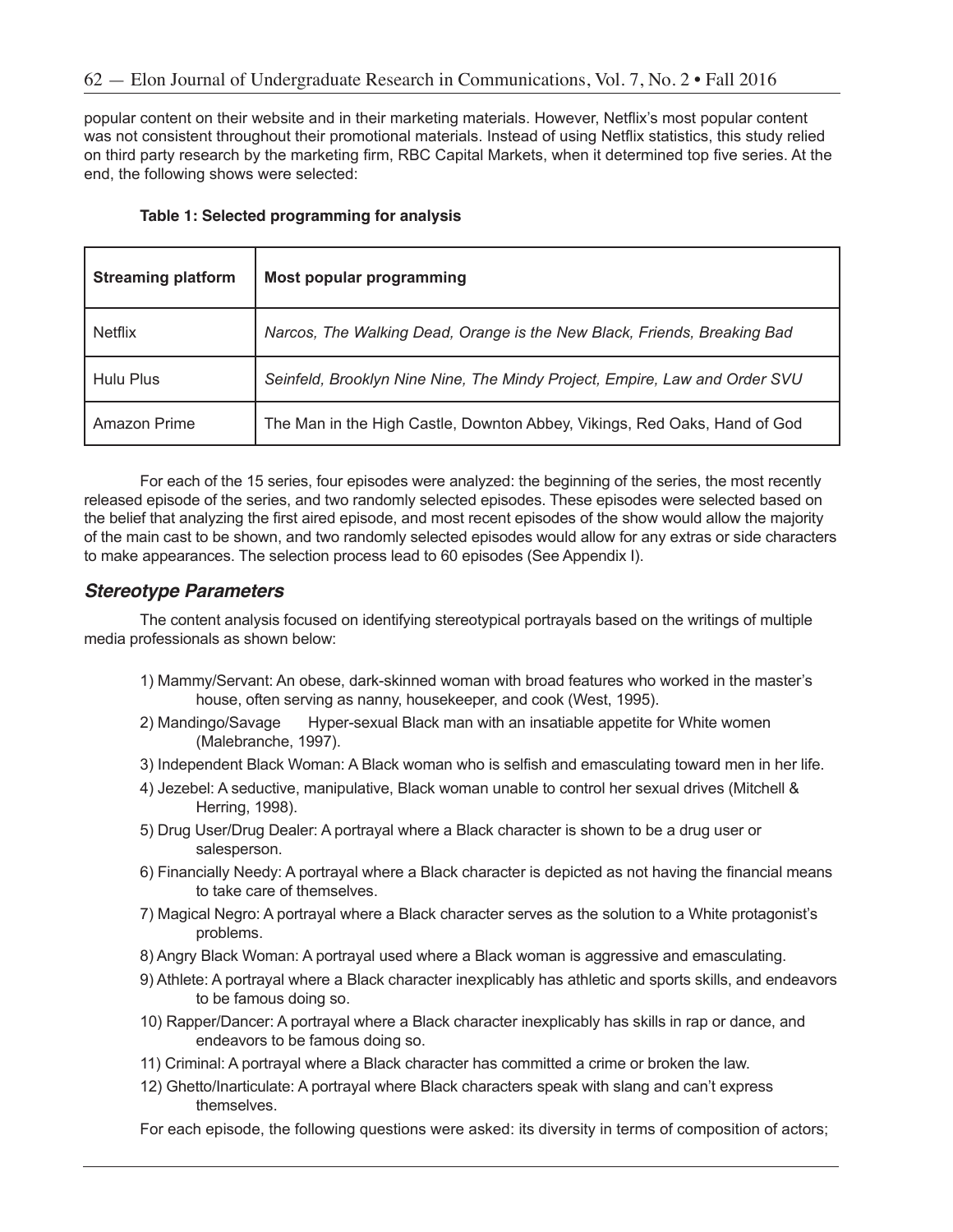show title and episode; episode length; streaming platform; writers of color; executive producers of color; The number of Black writers; the number of characters in the main cast; the number of Black characters in the main cast; the presence of any stereotypes.

If the last question above, the presence of any stereotypes, was answered yes, then a second set of questions about the portrayal of all stereotypical characters in each episode were asked:

- "What is the character's name?
- How much is the character featured?
- Is the character of darker or lighter skin tone?
- What stereotypes were present?
- How were they presented?
- Notable quotes?

## **IV. Findings**

The study found that streaming content in general suffered from the same misrepresentation of traditional television shows. Among 60 episodes examined, 32 (53.3%) were considered racially diverse because multiple races were represented among featured characters in its main cast, 49 (81.7%) had no writers of color, and 57 (95.0%) had no executive producers of color.

Of the content analyzed, 42 (70.0%) of the episodes contained no stereotypes. But this was possible because of lack of Black actors in the cast: 37 (61.7%) featured no Black people in their main cast, even though 57(95%) featured four or more characters as main casts.

When the author analyzed the remaining 18 episodes that contained stereotypes, they had 106 characters in total, including main ones. Among them, 44 characters (41.5%) were not of the stereotypical types, followed by 13 (12.3%) for Ghetto/Inarticulate; 12 for Criminal; 11 for Angry Black Woman, etc. (Refer to *Figure 1*.)



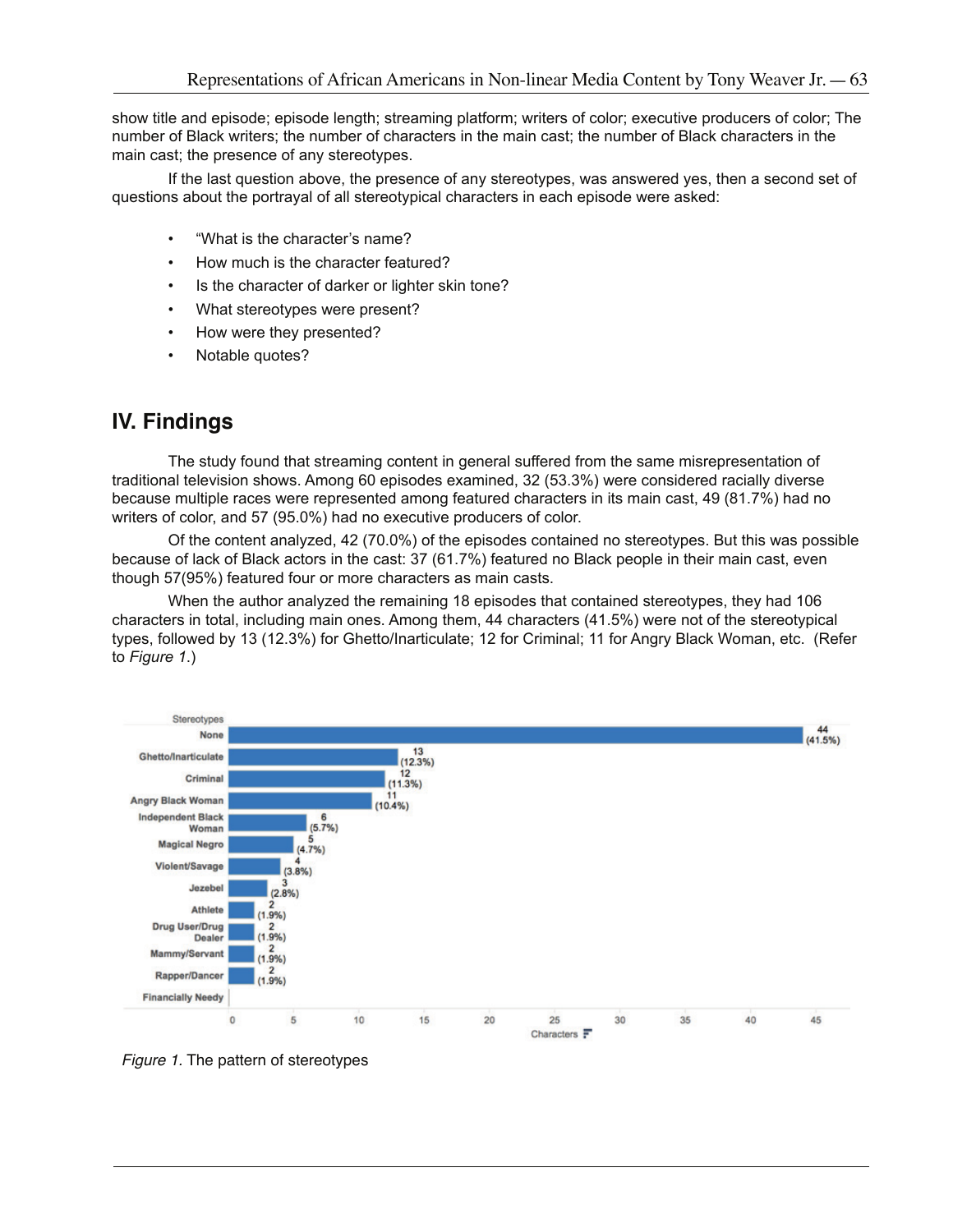#### *Underrepresentation*

The lack of writers and executive producers of color, in conjunction with the lack of Black characters, demonstrates that nonlinear distribution platforms suffer from issues of misrepresentation, but that there is also an issue of underrepresentation. The lack of Black characters, writers, and executive producers indicates that this underrepresentation is an issue that spans the entire content creation process.

The reasons for representation issues in the nonlinear space are unclear. One may hypothesize that since the majority of the content shown on these platforms was originally created for traditional television, representation problems still thrive in this space because it reuses dated content. This is supported by the fact that the majority of the shows analyzed were originally aired on television.

## **V. Discussion and Conclusions**

Nonlinear streaming platforms are distinctly different from traditional television because of the viewing dynamics associated with them. When cultivation theory was originally introduced, a cultivation indicator showed that individuals consumed large amounts of media, but their choices for media content were restricted to the media offered on television broadcasts. However, nonlinear streaming platforms not only allow consumers to select their programming at their own leisure, but also insulate themselves with content that aligns perfectly with their beliefs.

In this content analysis, the stereotypes like ghetto/inarticulate, criminal, and angry Black woman were most frequently observed. As discussed earlier, these stereotypes are rooted in discriminatory practices. While it is already observed that repeated exposure to these stereotypes has negative ramifications, nonlinear streaming platforms have the capability of increasing these effects due to their availability and the advent of binge watching. When George Zimmerman killed Trayvon Martin in 2012, the 911 call featured him uttering the phrases, "This guy looks like he's up to no good, or he's on drugs or something." In 2014 when Ferguson protestors attempted to perform nonviolent protests, police officers arrived in riot gear, and used tear gas to disperse the crowd. While nonlinear streaming platforms do not cause these problematic beliefs, they possess the unparalleled ability to present media consumers with content that might lead to misconceptions of Blacks. This fact should be considered during the content creation process.

### *The Need for Proper Representation*

 An undeniable truth made clear by this study is the need for more accurate and nuanced portrayals of African Americans in the media. This necessity for increased representation applies not only to on-screen roles, but also all links in the media content creation chain. It can be argued that adding more African American producers and writers will decrease negative representations, due to their knowledge of the true breadth of the Black experience.

The stereotypes that were coded for this study were rooted in the literature. Misrepresentation of African Americans is so widespread that it has been observed for decades with little work completed to combat it. More than just stereotypes, these portrayals serve as a box that African Americans are expected to fit in. Terms like Mammy, Mandingo, Independent Black Woman, Jezebel, Drug User, Financially Needy, Magical Negro, Angry Black Woman, Athlete, Rapper, Criminal, and Ghetto represent current iterations of a long line of discriminatory social systems that predates nonlinear streaming platforms. While these forms of discrimination existed earlier, and still do in the era of nonlinear streaming platforms, cultivation theory can be used to reverse these stereotypes, and create a new norm that thrives on the principle of inclusivity rather than discrimination.

#### *New Media, New Opportunities*

New media undoubtedly offers an opportunity for independent content creators. Rather than relying on major studios or corporate entities, sites such as YouTube and Vimeo now offer an enticing avenue for building audiences. They have created an opportunity for some of the highest quality independent content, with web series like *The Guild* and *Video Game High School* being purchased by larger companies. New media's capability to empower content producers provides an opportunity to create more positive representations in media content. Organizations, such as Weird Enough Productions, Kweli TV, and Black and Sexy TV, have taken advantage of this shift to create content geared to remedy representation issues.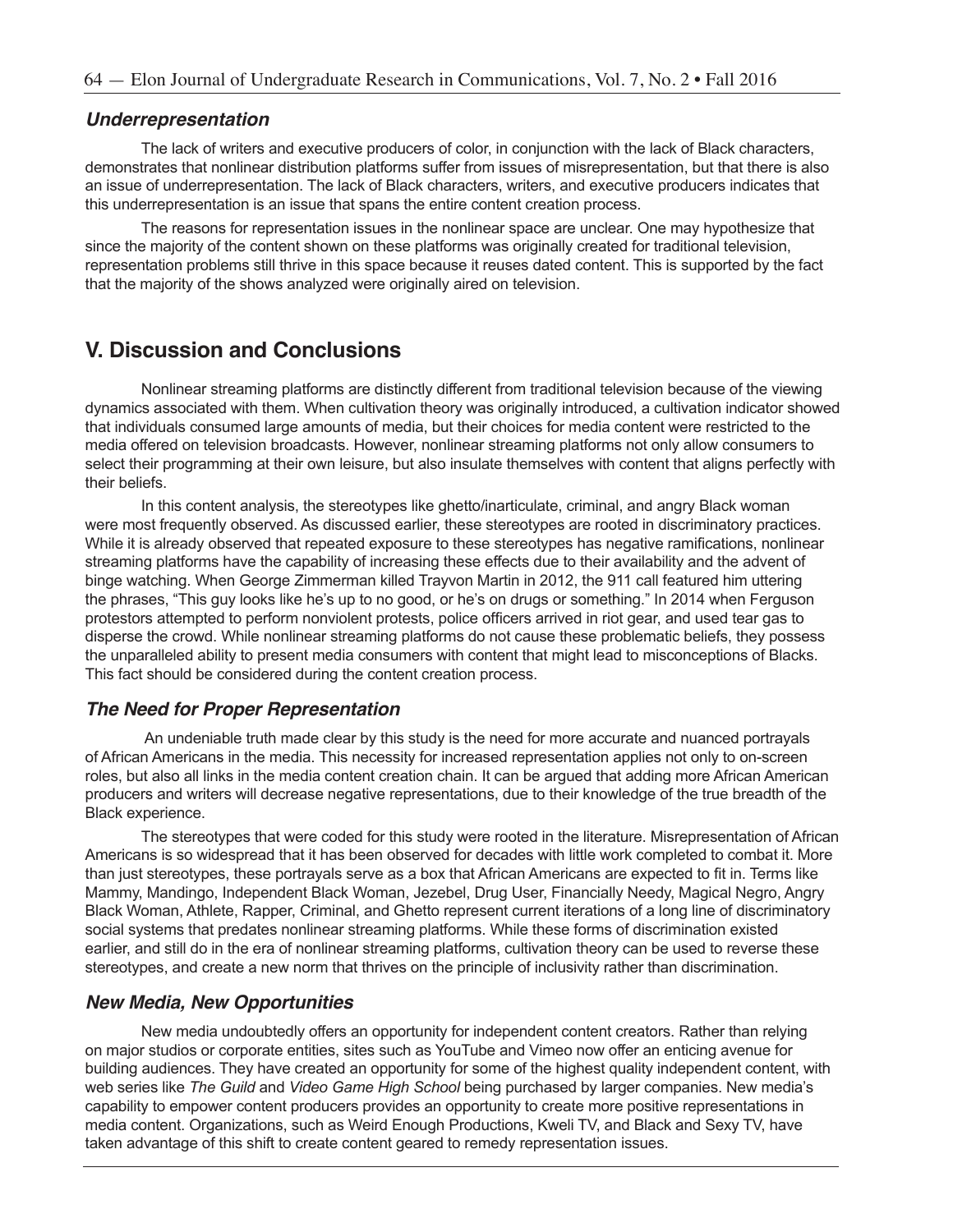### **Acknowledgements**

The author is eternally grateful to Naeemah Clark, associate professor at Elon University, for her relentless support and guidance. The author is also thankful to Byung Lee, associate professor at Elon, for his comprehensive editing assistance.

## **Bibliography**

- Another Round of White Denial: Drugs, Race and Reality in the 'Burbs. (n.d.). Retrieved September 21, 2016, from http://www.timwise.org/2001/08/another-round-of-white-denial-drugs-race-and-reality-in-the-burbs/
- Beach, R. (2016). "CI5472 Teaching Film, Television, and Media." CI5472 Teaching Film, Television, and Media. Retrieved September 20, 2016,
- Dong, Q., & Murillo, A. (2007). The Impact of Television Viewing on Young Adult's Stereotypes Towards Hispanic Americans. *Human Communication, 10*, 33-34.
- Drummond, W. (1990). About Face: Blacks and the News Media. *American Enterprise, 1*, 23-29.
- Entman, R., & Gross, K. (2008). Race to Judgment: Stereotyping Media and Criminal Defendants. *Law and Contemporary Problems, 71*, 94-133.
- Entman, R. M. (1992). Blacks in the News: Television, Modern Racism and Cultural Change. *Journalism & Mass Communication Quarterly, 69*(2), 341-361. doi:10.1177/107769909206900209
- Entman, R. M. (1990). Modern racism and the images of blacks in local television news. Critical Studies in Mass Communication, 7(4), 332-345. doi:10.1080/15295039009360183
- Fujioka, Y. (1999). Television Portrayals and African-American Stereotypes: Examination of Television Effects when Direct Contact is Lacking. *Journalism & Mass Communication Quarterly, 76*(1), 52-75. doi:10.1177/107769909907600105
- Gerbner, G., Morgan, M., & N, S. (1994). *Media effects: Advances in theory and research*. Hillsdale, NJ: **Erlbaum**
- Greenwald, A. G., Oakes, M. A., & Hoffman, H. G. (2003). Targets of discrimination: Effects of race on responses to weapons holders. *Journal of Experimental Social Psychology, 39*(4), 399-405. doi:10.1016/s0022-1031(03)00020-9
- Harris, T. (2015, July 3). "*Oh, girl, get up. You got this": Why the "strong black woman" stereotype is an albatross*. Retrieved September 21, 2016, from http://www.salon.com/2015/07/03/oh\_girl\_get\_up\_ you\_got\_this\_why\_the\_"strong\_black\_woman"\_stereotype\_is\_an\_albatross/
- Hetey, R. C., & Eberhardt, J. L. (2014). Racial Disparities in Incarceration Increase Acceptance of Punitive Policies. *Psychological Science, 25*(10), 1949-1954. doi:10.1177/0956797614540307
- Kang, J. (n.d.). Trojan Horses of Race. *Harvard Law Review, 118*, 1489-1593.
- Kempley, R. (2003, July 3). Movies' "Magic Negro" saves the day but at the cost of his soul. *The Black Commentator, 49*. Retrieved September 21, 2016, from http://www.blackcommentator.com/49/49\_ magic.html
- Levin, J. (2013, December 19). The welfare queen. *Slate*. Retrieved September 21, 2016, from http://www. slate.com/articles/news\_and\_politics/history/2013/12/linda\_taylor\_welfare\_queen\_ronald\_reagan made her a notorious american villain.html
- Martin, A. C. (2008). Television Media as a Potential Negative Factor in the Racial Identity Development of African American Youth. *Academic Psychiatry, 32*(4), 338-342. doi:10.1176/appi.ap.32.4.338
- Mastro, D. E., & Greenberg, B. S. (2000). The Portrayal of Racial Minorities on Prime Time Television. *Journal of Broadcasting & Electronic Media, 44*(4), 690-703. doi:10.1207/s15506878jobem4404\_10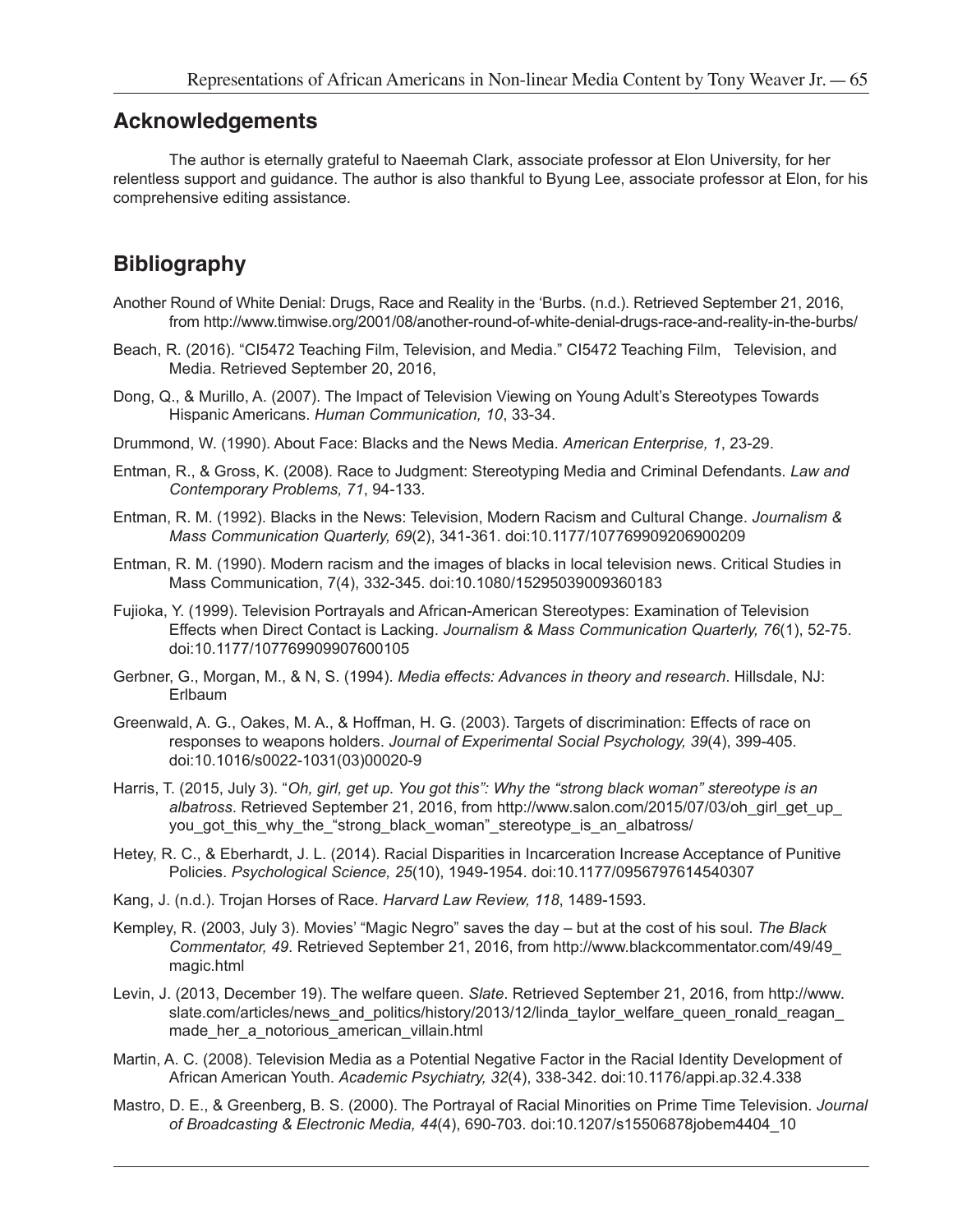- Mitchell, A., & Herring, K. (1998). *What the blues is all about: Black women overcoming stress and depression.* New York: Berkeley Pub. Group.
- Monk-Turner, E. (2010). The Portrayal of Racial Minorities on Prime Time Television: A Replication of the Mastro and Greenberg Study a Decade Later. *Studies in Popular Culture, 32*(2), 101-114.
- Nehamas, A. (2012). Plato and the Mass Media. In A. E. Denham (Ed.), *Plato on Art and Beauty* (214-234). London: Palgrave Macmillan.
- Nielsen Estimates 118.4 Million TV Homes in the U.S. for the 2016-17 TV Season. (2016, August 26). Retrieved September 21, 2016, from http://www.nielsen.com/us/en/insights/news/2016/nielsenestimates-118-4-million-tv-homes-in-the-us--for-the-2016-17-season.html
- Phelps, E. A., O'connor, K. J., Cunningham, W. A., Funayama, E. S., Gatenby, J. C., Gore, J. C., & Banaji, M. R. (2000). Performance on Indirect Measures of Race Evaluation Predicts Amygdala Activation. *Journal of Cognitive Neuroscience, 12*(5), 729-738. doi:10.1162/089892900562552
- Rachlinski, J. J., Johnson, S. L., Wistrich, A. J., & Guthrie, C. (2009). Does Unconscious Bias Affect Trial Judges? Cornell Law Library, Scholarship@Cornell Law: A Digital Repository. Retreived Sept. 21, 2016, from https://www.google.com/#q=Rachlinski%2C+J.+J.%2C+Johnson%2C+S.+L.%2C+Wistric h%2C+A.+J.%2C+%26+Guthrie%2C+C.+(2009).+Does+Unconscious+Bias+Affect+Trial+Judges%3 F+SSRN+Electronic+Journal+SSRN+Journal.
- Ramasubramanian, S. (2011). The Impact of Stereotypical Versus Counterstereotypical Media Exemplars on Racial Attitudes, Causal Attributions, and Support for Affirmative Action. *Communication Research, 38*(4), 497-516. doi:10.1177/0093650210384854
- Schmader, T., Johns, M., & Forbes, C. (2008). An integrated process model of stereotype threat effects on performance. *Psychological Review, 115*(2), 336-356. doi:10.1037/0033-295x.115.2.336
- Tan, A. S., & Tan, G. (1979). Television Use and Self-esteem of Blacks. *Communication Journal of Communication, 29*(1), 129-135. doi:10.1111/j.1460-2466.1979.tb01691.x
- Watson, E. (2009). *Pimps, wimps, studs, thugs and gentlemen: Essays on media images of masculinity*. Jefferson, NC: McFarland &.
- West, C. M. (1995). Mammy, Sapphire, and Jezebel: Historical images of Black women and their implications for psychotherapy. *Psychotherapy: Theory, Research, Practice, Training, 32*(3), 458-466. doi:10.1037/0033-3204.32.3.458